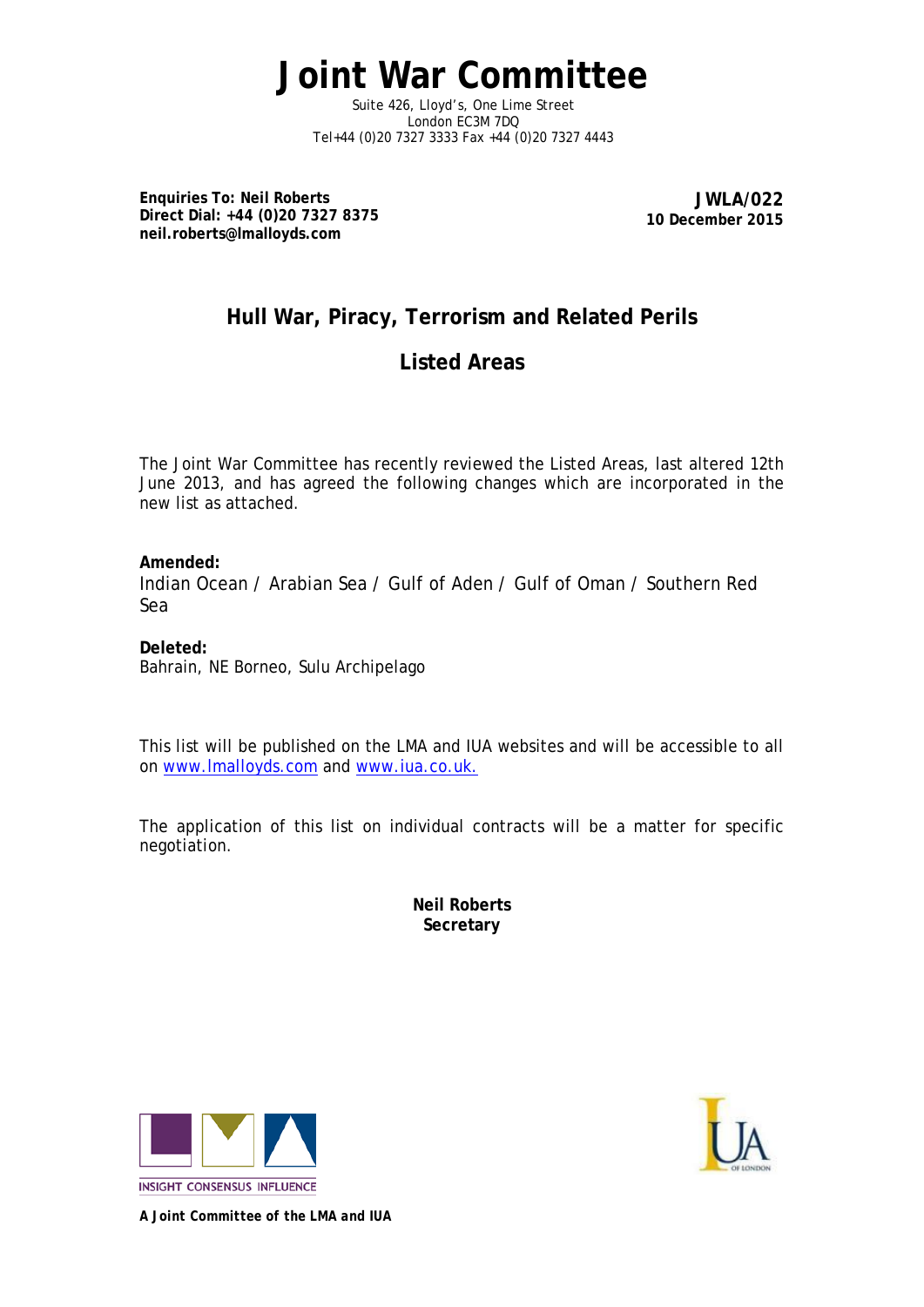| <b>JWC Hull War, Piracy, Terrorism and Related Perils</b><br><b>Listed Areas (10th December 2015)</b>                         |
|-------------------------------------------------------------------------------------------------------------------------------|
| <b>Africa</b>                                                                                                                 |
| <b>Benin</b>                                                                                                                  |
| Eritrea, but only South of 15° N                                                                                              |
| Gulf of Guinea, but only the waters of the Togolese, Beninese and Nigerian Exclusive Economic Zones<br>north of Latitude 3° N |
| Libya                                                                                                                         |
| Nigeria                                                                                                                       |
| Somalia                                                                                                                       |
| Togo                                                                                                                          |
|                                                                                                                               |
| Indian Ocean / Arabian Sea / Gulf of Aden / Gulf of Oman / Southern Red Sea                                                   |
| Waters as defined overleaf                                                                                                    |
|                                                                                                                               |
| Asia                                                                                                                          |
| Pakistan                                                                                                                      |
|                                                                                                                               |
| <b>Middle East</b>                                                                                                            |
| Iran                                                                                                                          |
| Iraq, including all Iraqi offshore oil terminals                                                                              |
| <b>Israel</b>                                                                                                                 |
| Lebanon                                                                                                                       |
| Saudi Arabia excluding transit                                                                                                |
| Syria                                                                                                                         |
| Yemen                                                                                                                         |
|                                                                                                                               |
| <b>South America</b>                                                                                                          |
| Venezuela, including all offshore installations in the Venezuelan EEZ                                                         |





*A Joint Committee of the LMA and IUA*